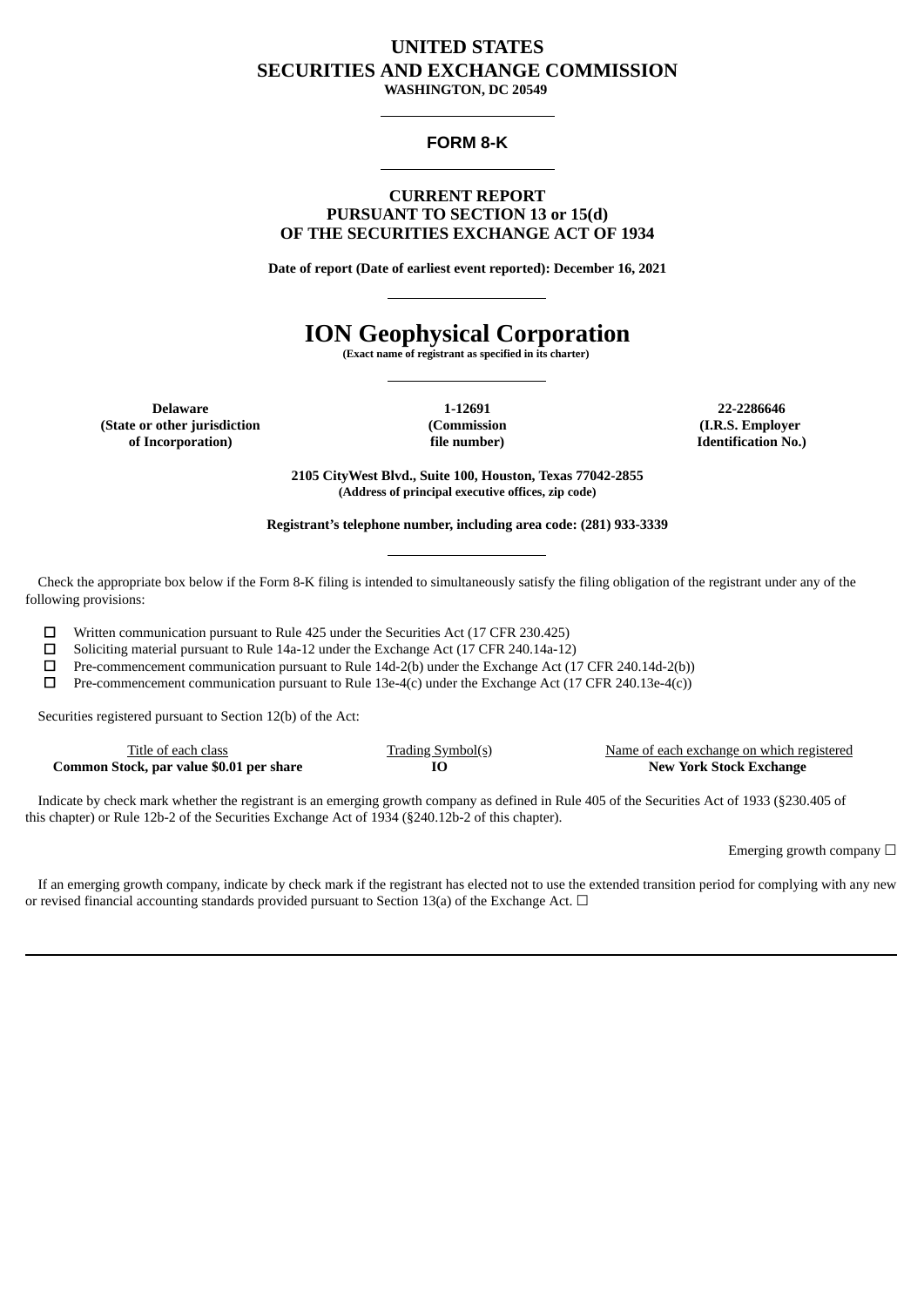**Explanatory Note:** This Current Report on Form 8-K is a re-filing of our Current Report on Form 8-K filed on December 16, 2021 (the "Original 8-K") and is being filed to correct the submission type in the EDGAR system. There are no other changes to the Original 8-K.

### **Item 8.01 Other Events.**

On December 16, 2021, ION Geophysical Corporation (the "Company" or "ION") disclosed that it elected to miss the December 15, 2021 due date to pay the outstanding principal and interest (a combined total of \$7.7 million) on its 9.125% Notes (the "2021 Notes"), as well as the interest payment (totaling \$4.6 million) on its 8.00% Senior Secured Second Priority Notes due in 2025 (the "2025 Notes"). Missing payment on the 2021 Notes does not result in any cross default on the Company's outstanding indebtedness or its credit facility. Under the 2025 Notes, the Company still has a 30-day grace period to cure missed interest payments.

As announced on September 15, 2021, the Company initiated a review of its strategic alternatives. This review has since advanced to the stage where the Company may implement one or more transactions to improve its capital structure and achieve a more stable financial position. Pending the outcome of these potential transactions and ongoing discussions with its key stakeholders, the Company elected to defer making these payments in order to protect the value of the enterprise and preserve liquidity as these matters continue to advance. During this process, ION will continue servicing its clients and operating the business as usual.

The information herein contains certain forward-looking statements within the meaning of Section 27A of the Securities Act of 1933 and Section 21E of the Securities Exchange Act of 1934. These forward-looking statements may include information and other statements that are not of historical fact. Actual results may vary materially from those described in these forward-looking statements. All forward-looking statements reflect numerous assumptions and involve a number of risks and uncertainties. These risks and uncertainties include the risks associated with the timing and development of ION Geophysical Corporation's products and services; pricing pressure; decreased demand; changes in oil prices; agreements made or adhered to by members of OPEC and other oil producing countries to maintain production levels; the COVID-19 pandemic; the ultimate benefits of our completed restructuring transactions; political, execution, regulatory, and currency risks; the outcome or changes, if any, of our consideration of various strategic alternatives; and the impact to our liquidity in the current uncertain macroeconomic environment. For additional information regarding these various risks and uncertainties, see our Form 10-K for the year ended December 31, 2020, filed on February 12, 2021, and our Forms 10-Q for the quarters ended March 31, 2021, June 30, 2021, and September 30, 2021, filed on May 6, 2021, August 12, 2021, and November 3, 2021, respectively. Additional risk factors, which could affect actual results, are disclosed by the Company in its filings with the Securities and Exchange Commission (SEC), including its Form 10-K, Form 10-Qs and Form 8-Ks filed during the year. The Company expressly disclaims any obligation to revise or update any forward-looking statements.